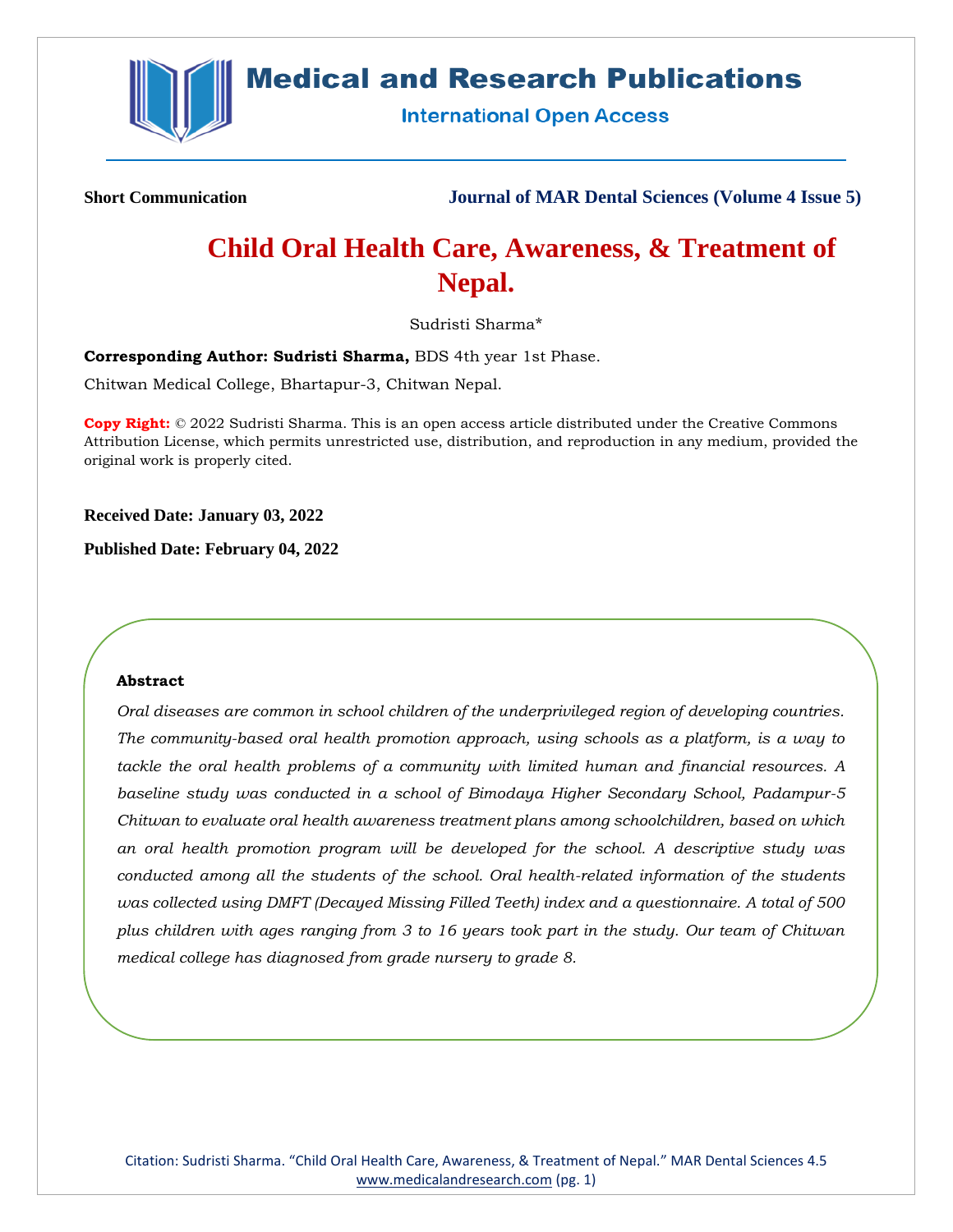*A total of 83% of the children had dental caries. The mean DMFT of the schoolchildren was 1.97 (SD 2.04). The Filled component score was 2%. The filling component was amalgam based which is now banned all over the world. Children with the experience of tooth pain the previous year was 39.5% for 3-16 yrs of age, This year's number is increased. None of them had received any form of treatment following the pain. Only 6 children have dental consultations. Almost 94% of them have never received oral health education in their school Neither they have visited in Dental hospital for consultation. A comprehensive oral health care program is required to address the present oral health needs of the school children along with the community level. College of Dental Sciences, Chitwan Medical College and Hospital, Bharatpur-10, Chitwan, Nepal has conducted a Free Dental Camp at the local level on the date of 2021-Dec-01. Our Team examines their oral health condition and recommends them for early treatment. 1-day diagnosis and awareness program was successfully done. We were guided by Associated Professor of Department of Community dentistry and preventive health Dr. Harender Singh Sir along with Dental Surgeon, Interns and My colleague BDS final year & Myself. Altogether we were 10 doctors for observation from Chitwan Medical college, Bharatpur-3, Chitwan Nepal.*

#### **Introduction**

There have been significant improvements in global oral health, but still, problems continue to affect many communities around the world, especially among the underprivileged in both developed and developing countries. 1 Oral disease increases the risks of general health. 2 A report by World Health Organization suggests 60-90% of schoolchildren worldwide have experienced dental caries, with a higher prevalence in the Asian country. 3 The 2004 National Pathfinder Survey of Nepal shows 58% of 5–6 year- old schoolchildren experienced dental caries. Approximately 31% of aged 35-44 years had deep periodontal pockets, putting Nepal into the top 15% of the countries in the world where this age group suffers from deep periodontal pocketing. 4 Oral cancer, in Nepal, is the second most common form of cancer in men; and the third most common form of cancer in female. 5 In Low-Income countries, healthrelated behaviors among children are low. 6 Poverty, lack of awareness and inaccessibility to health care services constrain them to live with the disease.7 Childhood oral diseases, if untreated, can lead to irreversible damage, pain, disfigurement, more serious general health problems, lost school time, low self-esteem, poor quality of life and, in the case of noma, death. The delay in treatment not only results in aggravation of disease but also costs of care are substantially escalated as a consequence. 8 Tooth